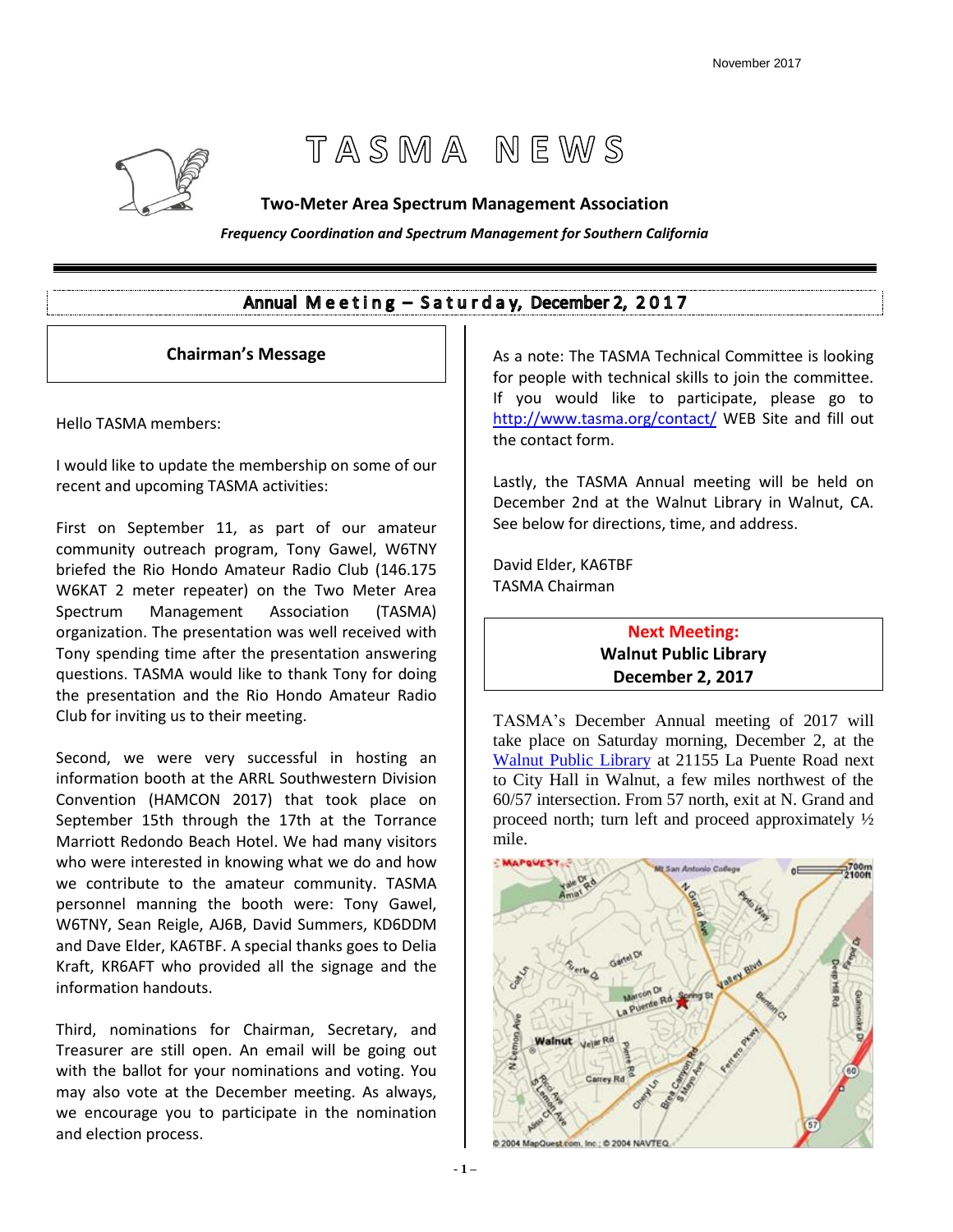Please arrive at 10:00 AM to take care of renewing your membership and avoid disrupting the meeting. The meeting will start promptly at 10:30.

## **General Meeting Minutes**

#### **Saturday, August 5, 2017**

Walnut Public Library 21155 La Puente Road Walnut, CA 91789 NOT APPROVED

Meeting minutes will be available at the December 2, 2017 meeting.

> **Agenda** TASMA General Meeting December 2, 2017

- 1. Registration
- 2. Call to Order
- 3. Introductions
- 4. Approval of Previous Minutes
- 5. Treasurer Report
- 6. Correspondence
- 7. Committee Reports
- 8. Unfinished Business
- 9. Election of Officers
- 10. New Business
- 11. Next General Meeting is April 7, 2018 Location TBD
- 12. Adjournment

#### **Treasurer's Report**

Treasurer's Report will be available at the TASMA meeting on Saturday, December 2, 2017.

# **Member at Large Report**

Greetings TASMA members,

Hope to see you at the December general meeting! Elections are coming up, and due to the change in the bylaws, I will not need to run for office of Member at Large this year. I look forward to serving TASMA for another year. As Member at Large, my duty is to be the liaison between the membership and the Board of Directors. This would include our PowerPoint presentation of what TASMA is and does. Here is a link to contact us for any questions or input. <http://www.tasma.org/contact/>

Thank you for your support and 73

David Summers 73 de KD6DDM

# **TASMA at HAMCON 2017**

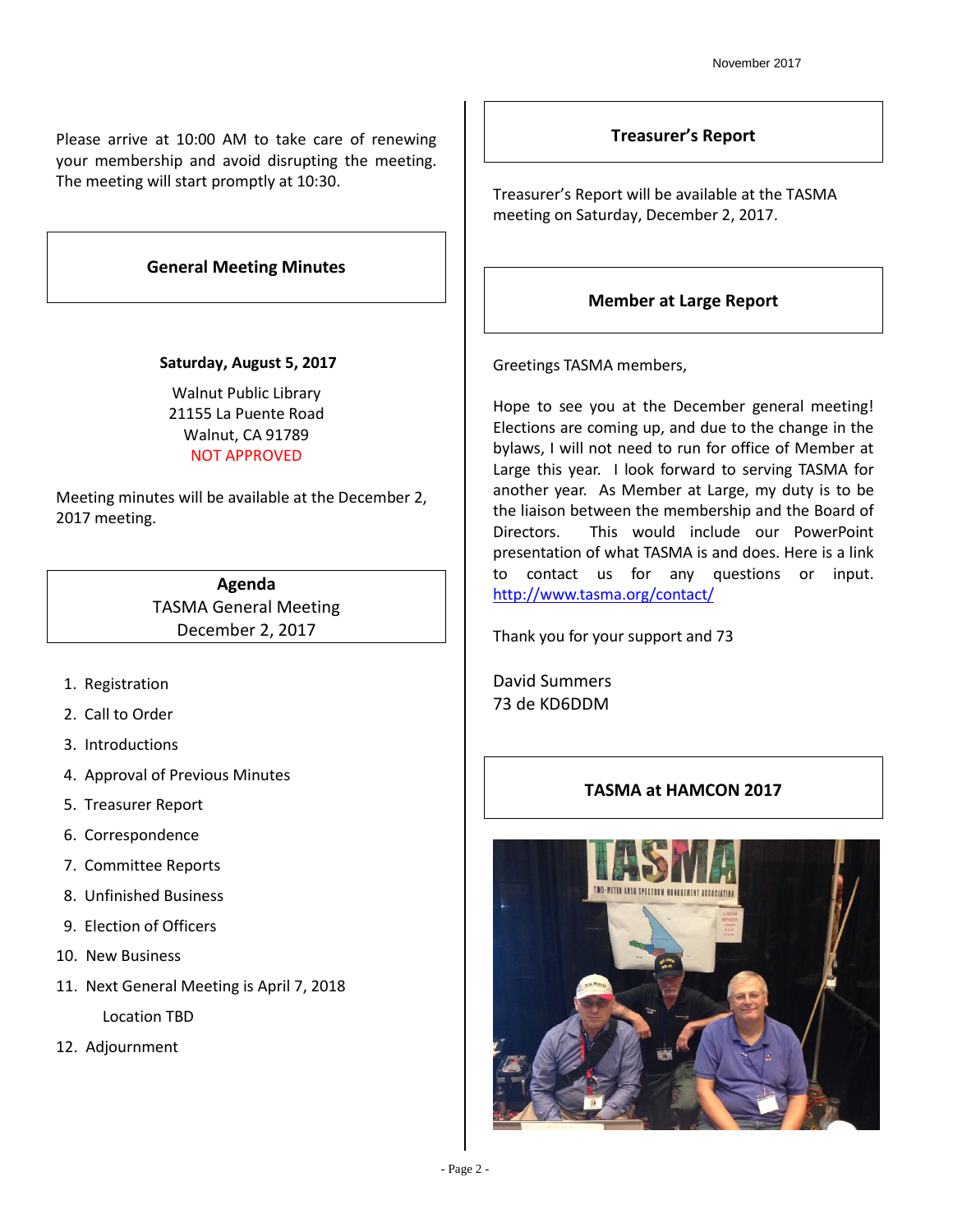# **Technical Committee Report**

#### **Technical Committee Report December 2017**

| <b>Chairman Technical Committee</b><br>(W6TNY) | <b>Tony Gawel</b> |
|------------------------------------------------|-------------------|
| <b>Secretary Technical Committee</b>           | Sean Reigle       |
| (AJ6B)                                         |                   |
| Committee Member                               | Chuck Messel      |
| (NGGYY)                                        |                   |
| Committee Member                               | Keith Kasin       |
| (AIGBX)                                        |                   |
| Committee Member                               | Greg Madden       |
| (WQ9P)                                         |                   |
| Chairman of the Board                          | Dave Elder        |
| (WA6TBF)                                       |                   |

The technical committee meeting for November was postponed till December.

#### **Technical Committee Newsletter Topic:**

# **When do I need to update my repeater information with TASMA?**

Any time there is a change in ownership or trustee, TASMA needs to be notified to update the new information for the repeater in the database. It is also a good idea to submit an RFC form if it has been a few years since the previous one was submitted. It is important to make sure that your contact information is current. There are many times when TASMA needs to reach out to a repeater owner and the phone and email address are no longer valid. By following these guidelines, this will ensure contact information remains accurate.

Any time there is a change in repeater location or operating parameters, notify TASMA. This can change the repeater coverage area and a new case study needs to be performed. **The coordination is only valid if the original location and operating parameters are maintained.** 

Any time there is a change or upgrade in equipment or antenna which might change the coverage area, an RFC needs to be submitted for a new case study to be

performed to ensure that there will be no interference with other repeaters.

An RFC form can be submitted with the updated information to the technical committee at [\(rfc@tasma.org\)](mailto:rfc@tasma.org).

73 Tony Gawel

W6TNY Chairman -Technical Committee If you have any other questions, please feel free to reach out to me [tc-chair@tasma.org](mailto:tc-chair@tasma.org)

# **Vice Chairman's Report**

#### TASMA Members,

With 2017 rapidly coming to a close, I am humbled and honored to have spent this past year representing such a passionate and committed group as the Vice-Chairman. In a world with such fast-paced changes in society and technology, I am proud to see amateur radio maintain the course, and to serve for yet another year on the Board of Directors.

I extend my gratitude to each of you, for your belief and dedication to a greater cause, and for sharing your passion for radio communication.

"Hobbies are one of the most potent methods for launching something of meaning and lasting value." -unknown

Delia Kraft, KR6AFT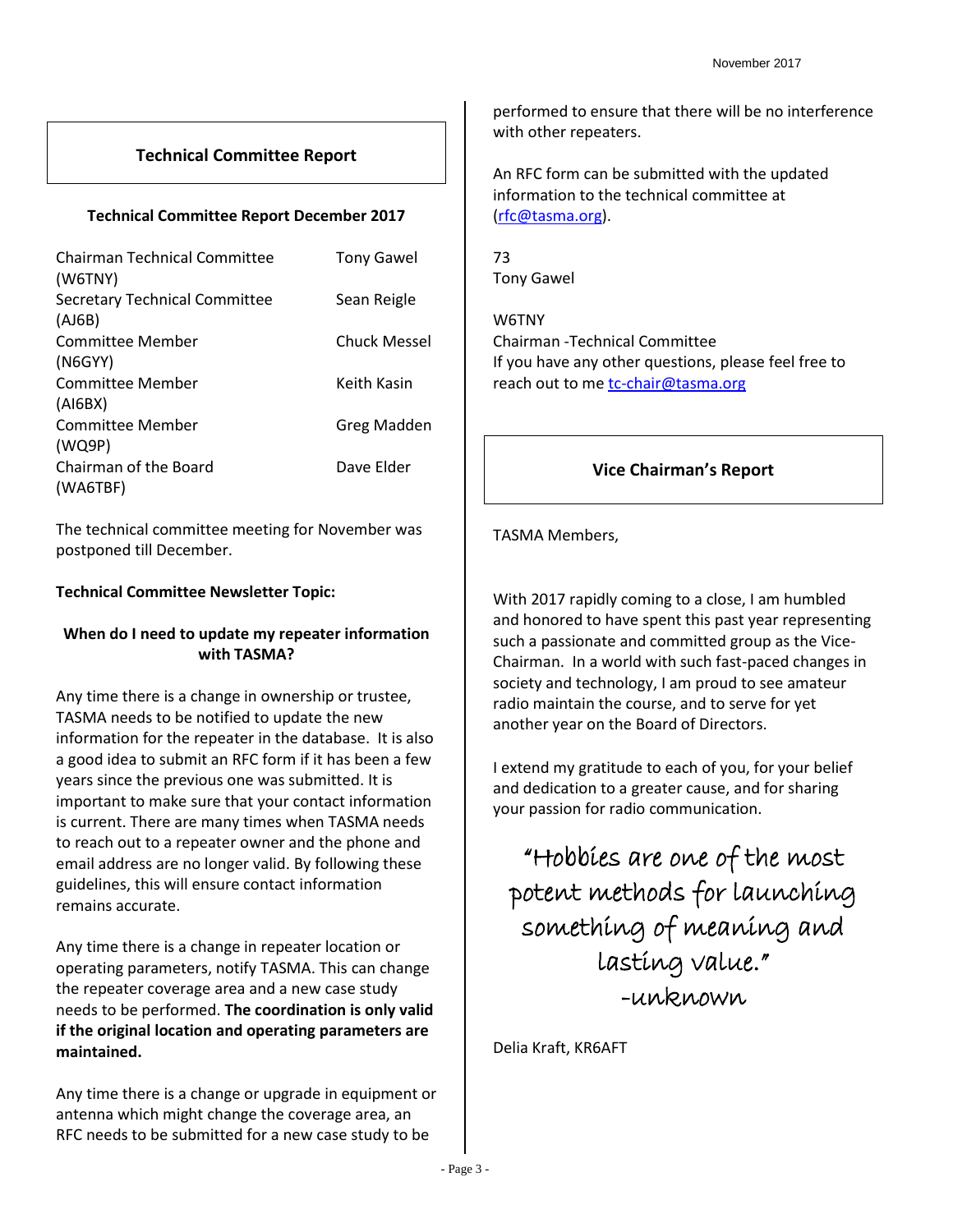#### **Election Information**

#### David Elder, KA6TBF

Hello everyone. I would like to offer my services to TASMA as Chairman.

For the past year I have continued to strive to meet with repeater organizations and participate in events to further our outreach program. We were very successful with the HRO HAM Jam in July and for the first time participating with a booth at the ARRL Southwestern Division Convention (HAMCON 2017). This has given TASMA much more exposure and allowed the amateur community to see how transparent we are as an organization.

If elected, I will continue to work with the board, the technical committee, and the amateur community to improve TASMA. I will also continue our outreach program to gain the trust and understanding of the needs of the repeater organizations and their users.

I appreciate your support and hope that I have gained your trust and that you will allow me to continue working with TASMA in this position. Respectfully:

David Elder, KA6TBF

\*\*\*\*\*\*\*\*\*\*\*\*\*\*\*\*\*\*\*\*\*\*\*\*\*\*\*\*\*\*\*\*\*\*\*\*\*\*\*

#### **BOARD OF DIRECTORS**

| David Elder          | KA6TBF | Chairman        |
|----------------------|--------|-----------------|
| Delia Kraft          | KR6AFT | Vice-Chairman   |
| Sean Reigle          | AJ6B   | Secretary       |
| Sean Reigle          | AJ6B   | Treasurer       |
| David Summers KD6DDM |        | Member at Large |

#### **TECHNICAL COMMITTEE MEMBERS**

| <b>Tony Gawel</b>   | W6TNY | Chairman  |  |  |  |
|---------------------|-------|-----------|--|--|--|
| Sean Reigle         | AJ6B  | Secretary |  |  |  |
| <b>Chuck Messel</b> | N6GYY | Member    |  |  |  |
| Keith Kasin         | AI6BX | Member    |  |  |  |
| Greg Madden WQ9P    |       | Member    |  |  |  |